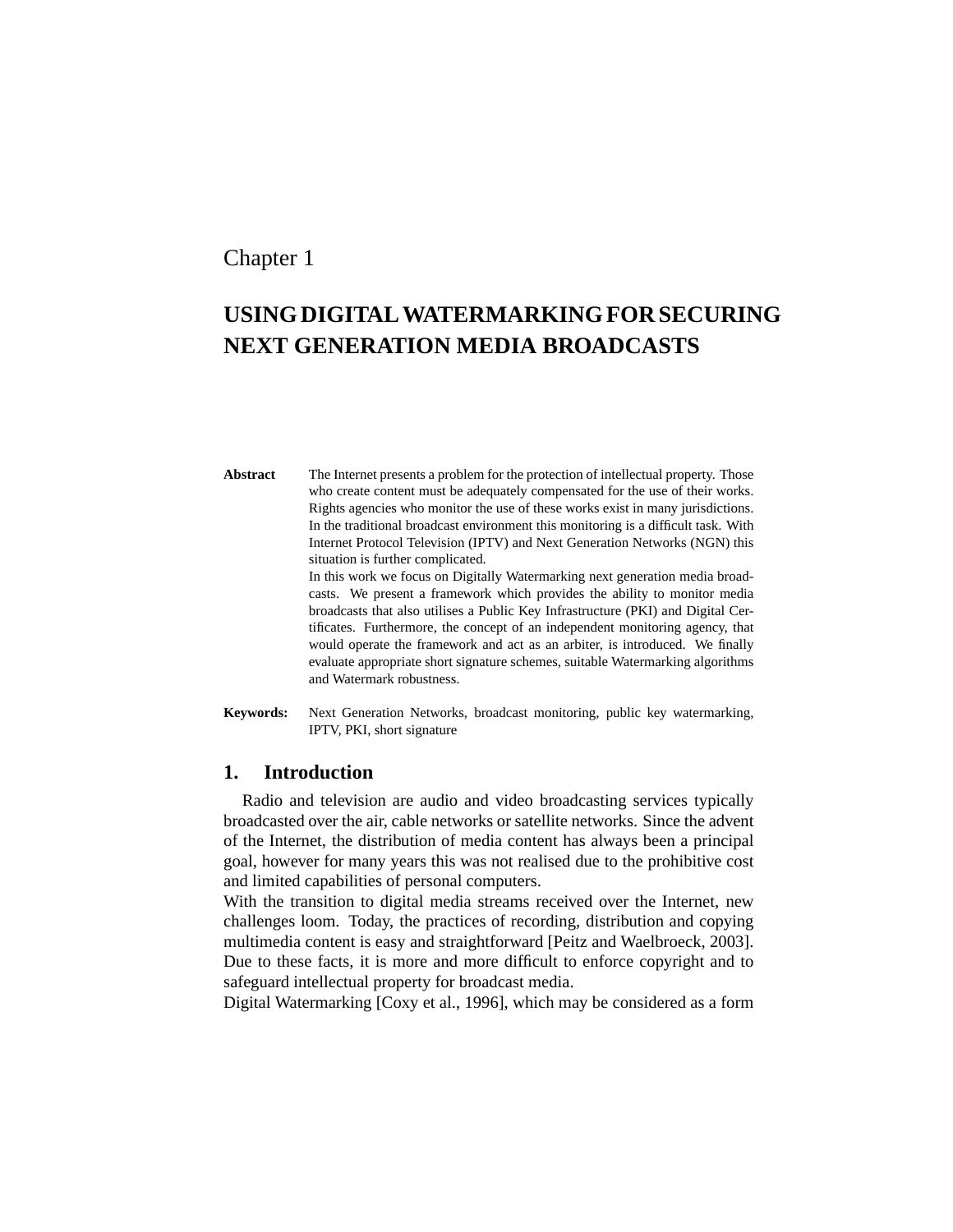of steganography [Lu, 2005], attempts to address this problem by embedding information within the digital signal. The embedded Watermark is invisible to the user, should not affect the perceived aesthetic quality of the final signal, nor should the Watermark reveal any clues about the technique used to embed it. However, it is debatable whether traditional Watermarking systems, which are based on disclosure of the key needed to embed and to detect the watermark are generally suitable for proving ownership or authentication. Therefore, we established a framework based on asymmetric public-key cryptography which is used for exhaustive authentication with the help of *Blind Watermarking* techniques.

In many jurisdictions broadcasters have regulatory obligations which attempt to protect the intellectual property [Lu, 2005] and copyrights of authors, songwriters, performers, actors, publishers, etc. Furthermore, in some jurisdictions there exists bodies charged with the defense of the rights of intellectual property and copyright holders and the calculation, charging and collection of performance royalties on the use of these protected works. Currently, there are several cases in which broadcasters cannot confidentially confirm that their royalties liabilities are correctly calculated. This is because they currently do not employ a viable automated system to measure what protected works are broadcasted, how often and when. Therefore a gap has opened up in the actual amount charged by the rights bodies and the correct payable royalties liability of the broadcaster.

This paper describes a specific Watermarking concept that may be used for identifying next generation media broadcast streams based on PKI authentication. We introduce a formal PKI framework in section 3 allocating authentication methods and then focus on procedures and measures for Watermarking media streams in legacy networks as well as NGNs using PKI. We prove our proposal through an exemplified scenario on video stream Watermarking.

# **2. Framework Overview**

A general overview of the framework with its three parties can be seen in Figure 1.1. It makes use of two additional frameworks, the PKI and the Watermarking Framework.

The PKI Framework, described in chapter 3, is used for establishing a trust network between all of the involved entities. The *broadcaster* (BC) can initialise the monitoring process for metering his use of protected works and hence the royalties payable rights entity can also launch the monitoring process for billing purposes. In practice, the PKI procedures (1) should be established as the first step in the deployment of the framework. The PKI is necessary for establishing a trusted relationship with the purpose of distributing authenticated private and public keys utilising digital certificates. To start the process of monitoring, a "Request for Monitoring" (2) is sent to the *monitoring agency*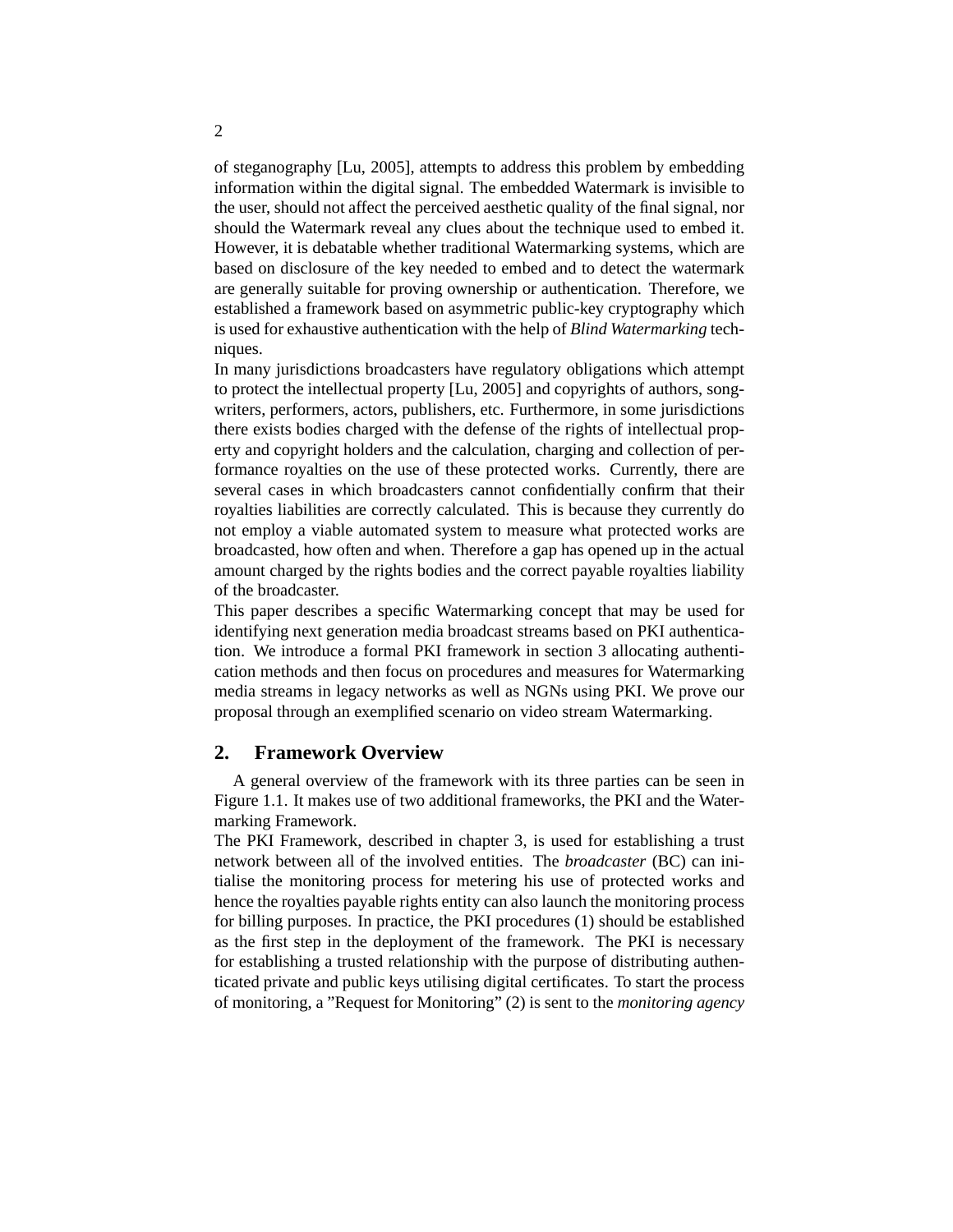#### (MA).

Afterwards, the broadcaster selects a piece of content which he wants to stream (3) and computes the corresponding hash table (see 4.0.0). This hash table is carried over a secure and authenticated channel to the MA as well as to the *rights entity* (EX). Afterwards, the broadcaster initiates the process defined by the Watermarking Framework.

The Watermarking Framework specifies procedures for Watermark embed-



*Figure 1.1.* General Framework Overview

ding, retrieval and verification in media streams (4). The rights entity is the entity which charges broadcasters for distributing media content over a chosen distribution network. It also attempts to track and process broadcast media with the help of information obtained by the monitoring agency. The broadcaster will sign the stream which is about to be broadcasted with his private key. Subsequently, the corresponding signature will be embedded into the media stream with known Watermarking techniques. Later in the process, the monitoring agency will extract the Watermark and verify the signature. So, the agency can be sure that only the original broadcaster broadcasted the media content, due to the fact that additional security metadata, such as timestamps and identifiers, are used. Additionally, EX can also verify the signature in order to prevent abuse by the MA (5).

The objective of the whole framework is to let the broadcaster mark the file stream uniquely but also provides the monitoring agency with the possibility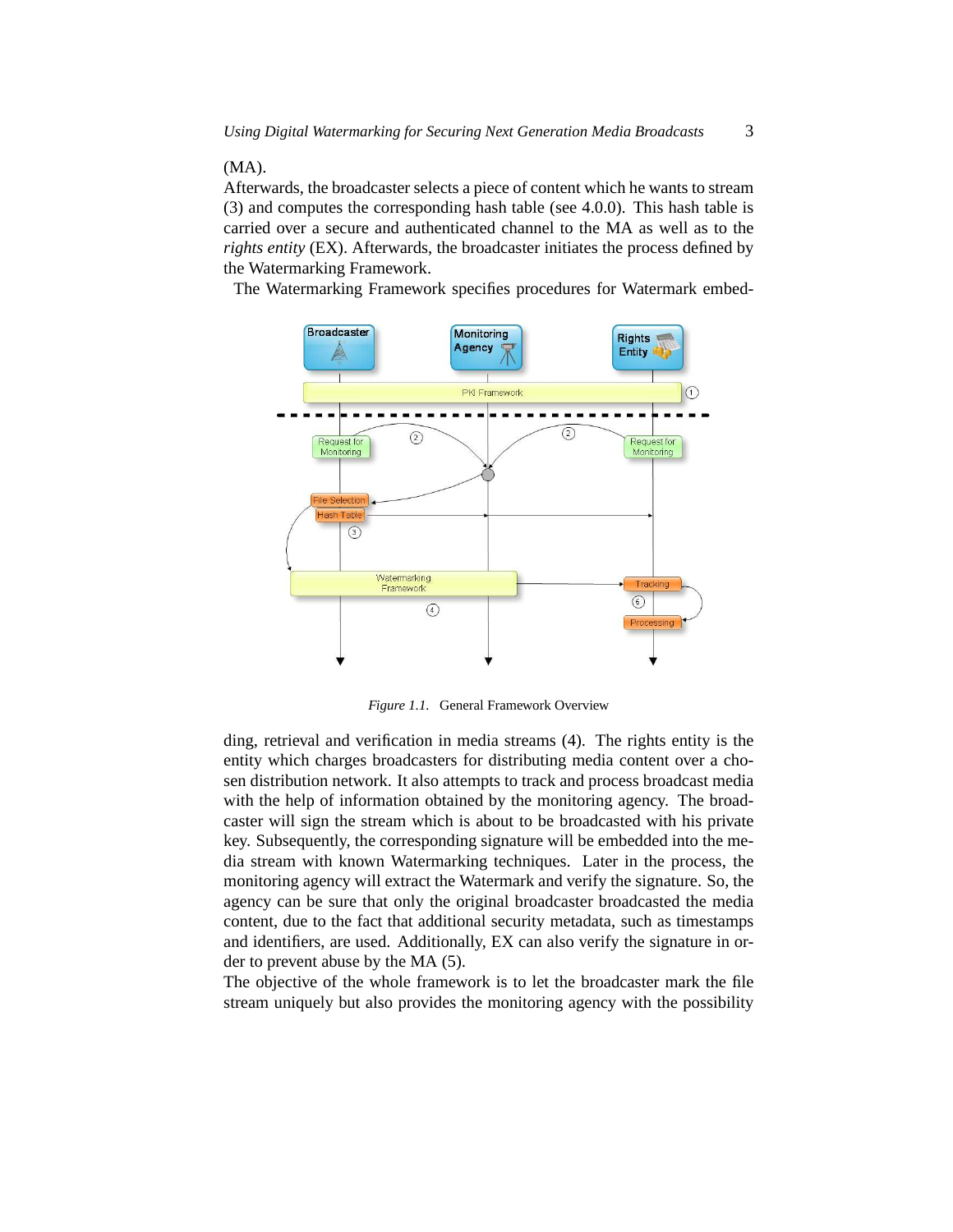to identify the broadcast stream and therefore the corresponding broadcaster. Within this framework, non-repudiation is also provided. This means that the broadcaster cannot deny having broadcasted a Watermarked media stream.

# **3. PKI Framework**

The PKI framework makes use of a root Certificate Authority (CA) in which each participating entity must trust. The monitoring agency, rights entity and the broadcaster submit their created public keys (*PK*) or create the keys directly at the CA for receiving the corresponding Certificate and the Certificates of all other participants.

# **Overview**

Trust forms the basis of all communication, be it physical or electronic. In the case of electronic communication, building trust is quite difficult as the identity of the other entity remains concealed. While a PKI normally provides confidentiality, non-repudiation, authentication and integrity, our framework mainly focuses on authentication and non-repudiation.

A detailed description of the three stages in Figure 1.2 will be given in the following section.



*Figure 1.2.* PKI Framework Overview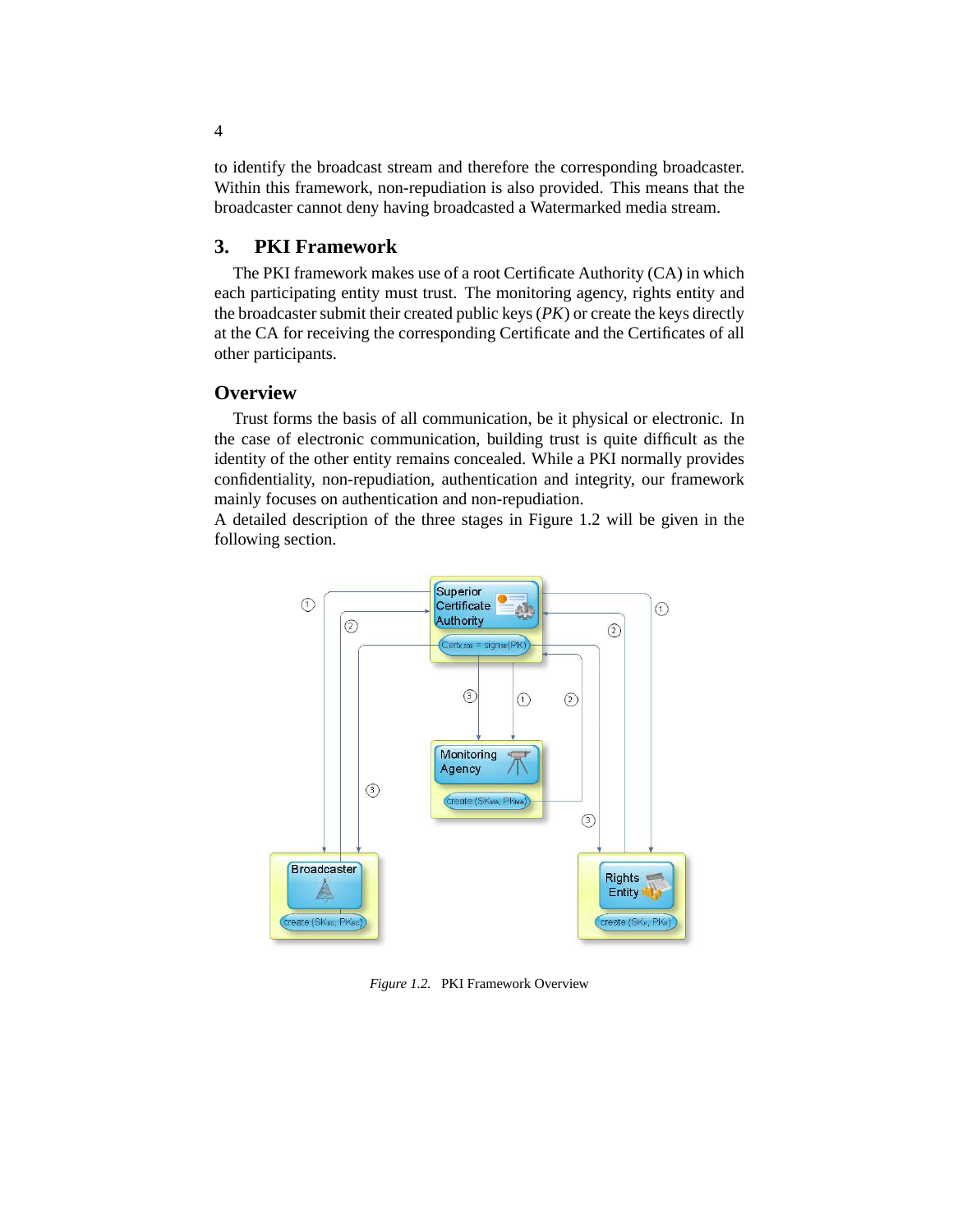- 1 This step demonstrates a particular need of a PKI. The public key (*PKCA*) of the CA has to be pre-distributed in an authenticated manner to any involved entity, otherwise no secure communication with the CA is possible.
- 2 As soon as the entities have received the authenticated *PKCA* over a secure, authenticated channel, they create their own secret (*SK<sup>X</sup>* , *SKMA* and *SKBC*) and public key ( $PK_X$ ,  $PK_{MA}$  and  $PK_{BC}$ ) and subsequently send a  $PKCS#10$ Certificate request to the Certificate Authority. With Digital Signatures in Certificate requests, the CA can be sure that the sender has a private key related to the public key. Therefore, the sender has a proof of possession [Choudhury, 2002] but the receiver needs to assure that the entity with which he is communicating is not spoofed.
- 3 If the CA receives the Certification request, it behaves like a Registration Authority (RA) and tries to validate the information stored in the PKCS#10 file. If it is valid, a X.509 Certificate is issued by signing the corresponding *PK* of the entity. Afterwards, all Certificates are distributed to all entities for authentication reasons. So, the broadcaster owns now a Certificate concerning the *PK* of EX which was issued by the corresponding CA. The Certificate will be used during the Watermarking processes in order to authenticate the sender.

As previously mentioned, the main purpose of these protocol steps is providing full authentication. Now, the broadcasting entity could sign a message and send it to the monitoring agency or indeed to the rights entity and both entities could be assured, that the message was sent by the broadcaster.

### **4. Watermarking Framework**

The Watermarking Framework, illustrated in Figure 1.3, specifies the communication protocol between the broadcaster and the monitoring agency in which the rights entity is not involved. Furthermore, the Watermarking Framework provides a detailed insight into procedures for creating, detecting, extracting and verifying the Watermark.

# **Overview**

The framework is initialised at the moment the broadcaster had chosen a content file and transferred the corresponding hash table to the MA (see Algorithm 4.0.0). Afterwards, no further information needs to be sent to the MA due to the use of message recovering signatures. So the MA can be sure about who broadcast the stream and what stream has been broadcasted. This information is sufficient for metering and charging purposes.

The chief characteristic of a Watermarking scheme for copyright protection, or DRM, is that the Watermark cannot be separated from the medium without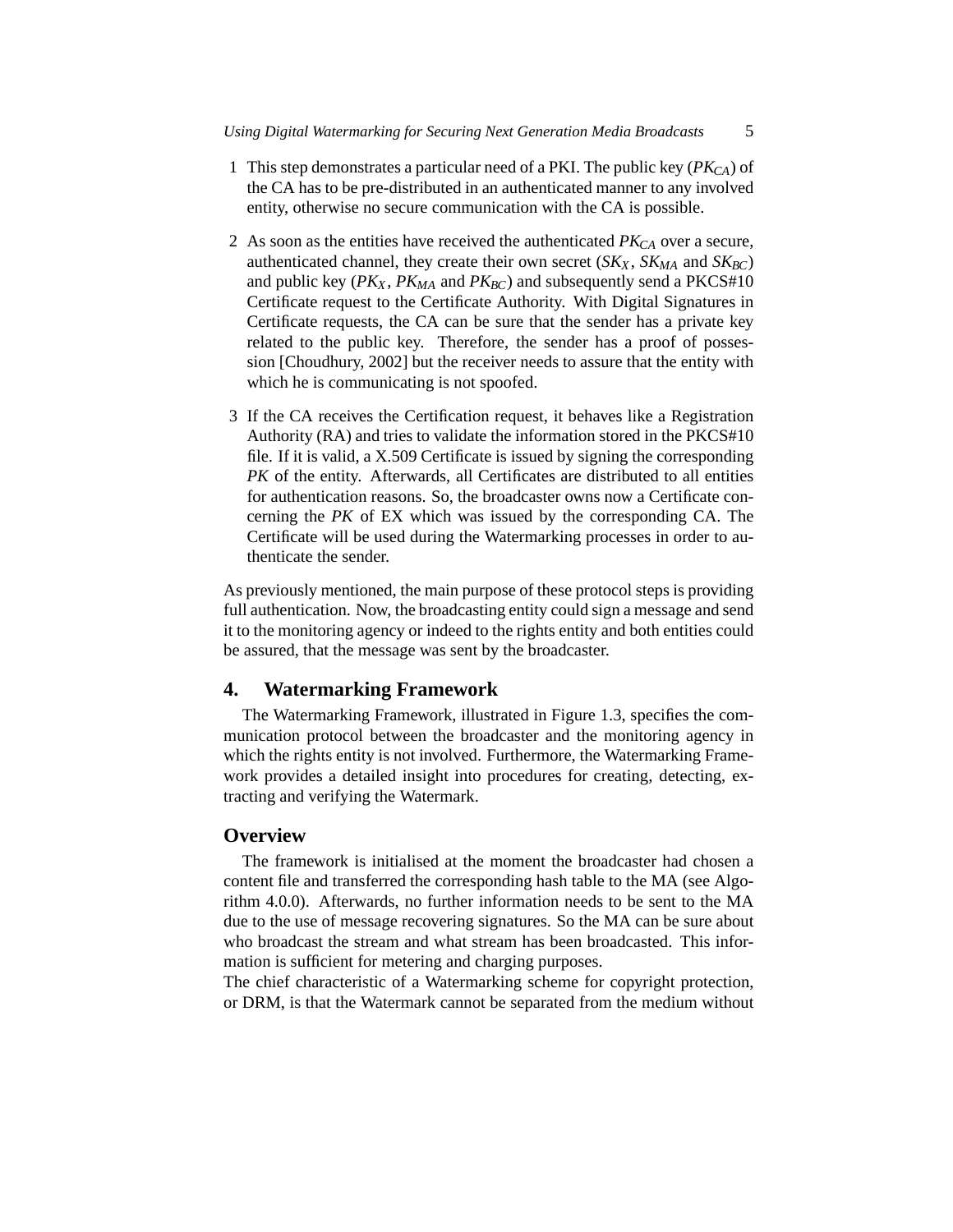

*Figure 1.3.* Watermarking Framework Overview

knowledge of a secret value. We, in our specific case, target on another characteristic: sender authentication. It should be possible to identify the broadcasting station unambiguously and show exactly who broadcasted what stream and when.

Therefore, our Watermark information contains a digital signature issued by the broadcaster. Each entity that receives the broadcast stream and owns the corresponding broadcaster certificate, can clearly verify the distributed stream with the help of the corresponding *PK*.

Below, we discuss suitable signature schemes and Watermarking algorithms. We introduce adequate procedures for embedding and retrieving the Watermark with the help of a beacon in addition to verifying the signature.

# **Signature Schemes**

A principal requirement to all Watermarking systems is the need for a small Watermark. The larger the Watermark, the larger are the chances for adversely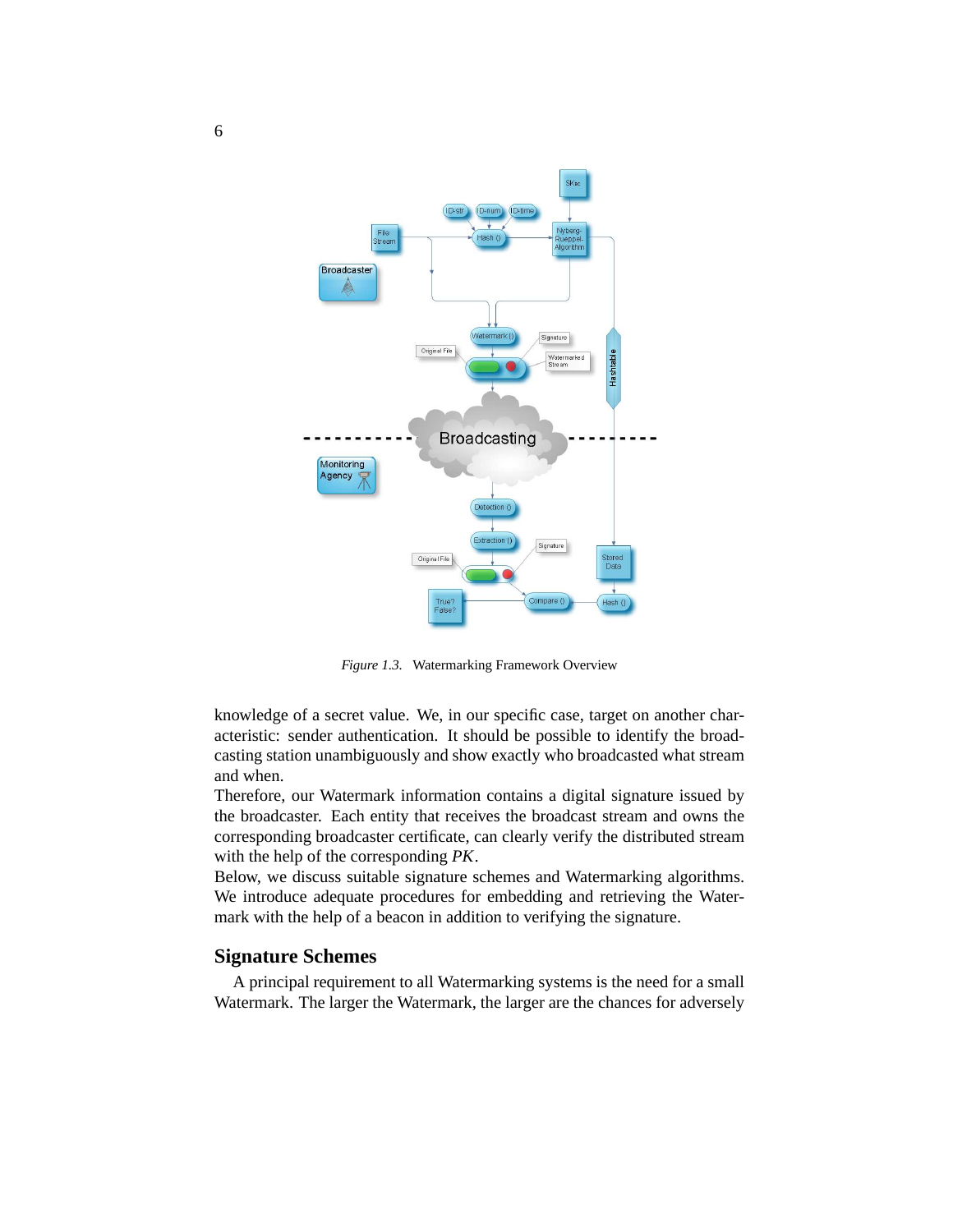affecting the quality of the streamed media. In our case, the Watermark depends on the corresponding signature which has to authenticate the media stream. Interference and transaction defects could cause problems in extracting the Watermark. Therefore, the signature scheme output has to be as small [Naccache and Stern, 2001] as is possible to be able to embed the Watermark as often as possible and to be repeated multiple times throughout the stream. The Nyberg-Rueppel ([Nyberg and Rueppel, 1993], hereafter NR) signature scheme focuses on the size of the input and output and is a DSA-like signature with message recovery.

### **The Nyberg-Rueppel Signature Scheme**

NR is perfectly suited to messages shorter than ten bytes but leaves the question of dealing with short messages, of say fifteen bytes, unanswered. In our specific case, the hash to be signed is exactly 10 bytes long and brings only a marginal risk of collision (see section 4.0.0 for further details).

Message recovery [Ateniese and de Medeiros, 1999], another characteristic of NR signatures, provides means so that the original message can be extracted out of the signature. In our given case, this characteristic aligns with our goals. The hash value of the message *m* does not need to be created by the monitoring agency, due to the fact that it can be extracted from the signature due to the aforementioned message recovery characteristic. However, it is necessary to transfer a hash table (see section 4.0.0) once from the BC to the MA. This could happen in periodical time-frames.

The complete NR algorithm is shown in Algorithm 1 using the standard discrete logarithm (DL) problem.

#### **Short Hash Methods**

Hash functions are often used in digital signature algorithms. The message *m* that is about to be hashed, in our case, consists of an identifier string *ID-str* concatenated with an ID number *ID-num* and an unique times-tamp *ID-time*:

$$
m = ID\text{-}str || ID\text{-}num || ID\text{-}time
$$
\n
$$
(1.1)
$$

The ID-str could be represented through the name of the media content, for instance. The ID-num could be an identification number. The ID-time is a unique time-stamp which prevents replay-attacks. This means, that an adversary may not record the stream and broadcast it later again on an authorised channel which is also monitored.

#### **Hash Table for Verification Purposes**

A hash table *ht* in our specific case is a data structure that associates the hash value with ID-str, ID-num and ID-time. The hash table contains several important attributes and is essential for the verification process by the MA (see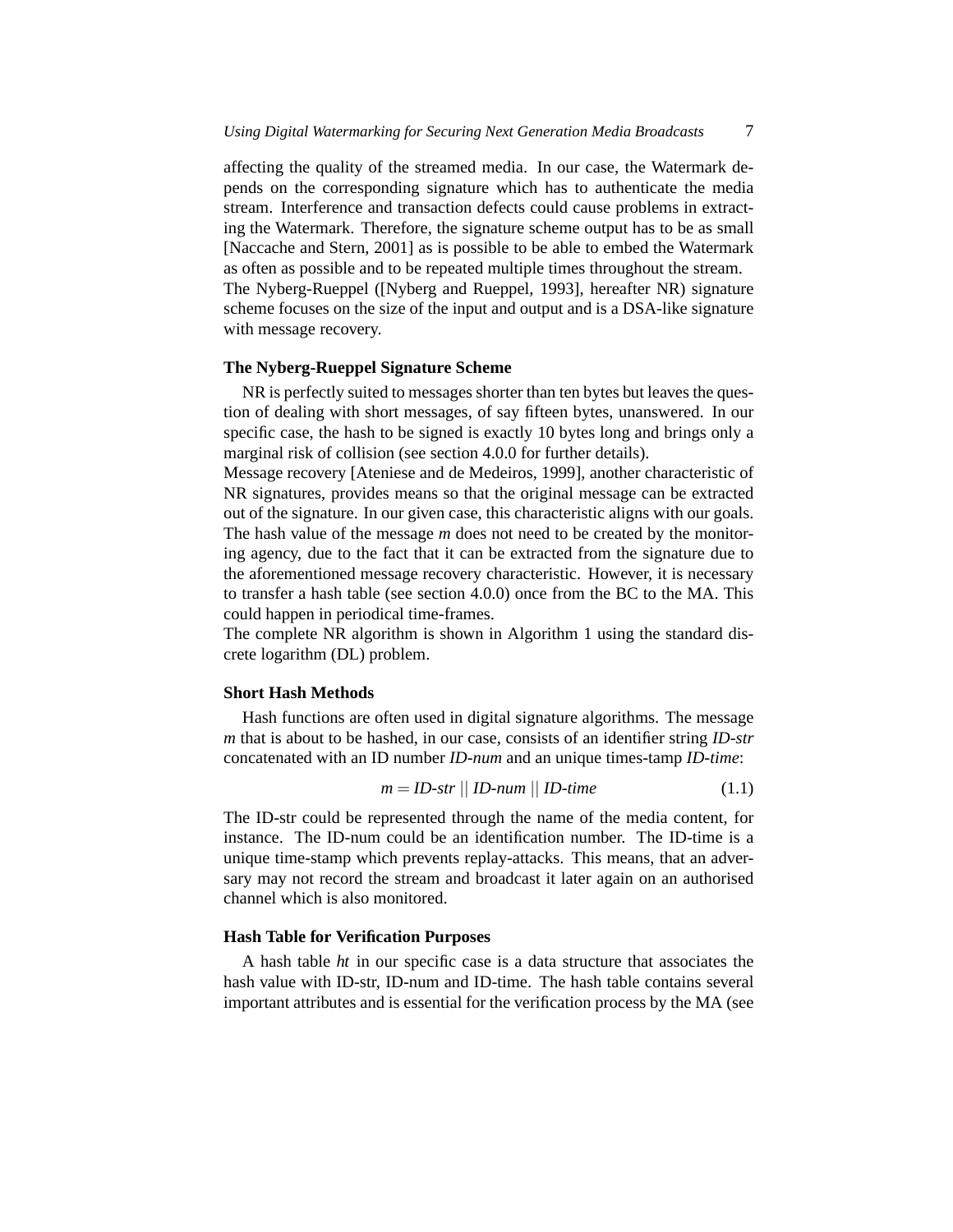**Algorithm 1** Nyberg-Rueppel signature generation and verification

**Summary:** the broadcaster signs a message  $m \in M$ . The monitoring agency can verify the broadcaster's signature and recover the message *m* from the signature.

- 1 *Signature Generation*. The broadcaster has to do the following:
	- (a) Compute  $\tilde{m} = R(m)$ .
	- **(b)** Select a random secret integer *k*,  $1 \le k \le q-1$  and compute  $r = \alpha^{-k}$ mod *p*.
	- **(c)** Compute  $e = \tilde{m}r \text{ mod } p$
	- (d) Compute  $s = ae + k \mod q$ .
	- **(e)** The broadcaster's signature for the specific *m* is the pair (*e*,*s*).
- 2 *Verification*. To verify the broadcaster's signature (*e*,*s*) on *m*, the monitoring agency should do the following:
	- **(a)** Obtain the broadcaster's authentic public key  $(p, q, \alpha, y)$  and verify it with the corresponding certificate delivered by the CA earlier (see Figure 1.2).
	- **(b)** Verify that  $0 < e < p$ ; if not, reject the signature.
	- **(c)** Verify that  $0 \le s < q$ ; if not, reject the signature.
	- **(d)** Compute  $v = \alpha^s y^{-e} \text{ mod } p$  and  $\tilde{m} = ve \text{ mod } p$
	- **(e)** Verify that  $\tilde{m} \in M_{\tilde{R}}$ ; if  $\tilde{m} \notin M_{\tilde{R}}$  then reject the signature.
	- **(f)** Recover  $m = R^{-1}(\tilde{m})$ .

Figure 1.4).

8

Transferring the hash table to the MA, can be compared to the cryptographical *commitment scheme*, visualized in Algorithm 2, except that the hash table has no hidden value.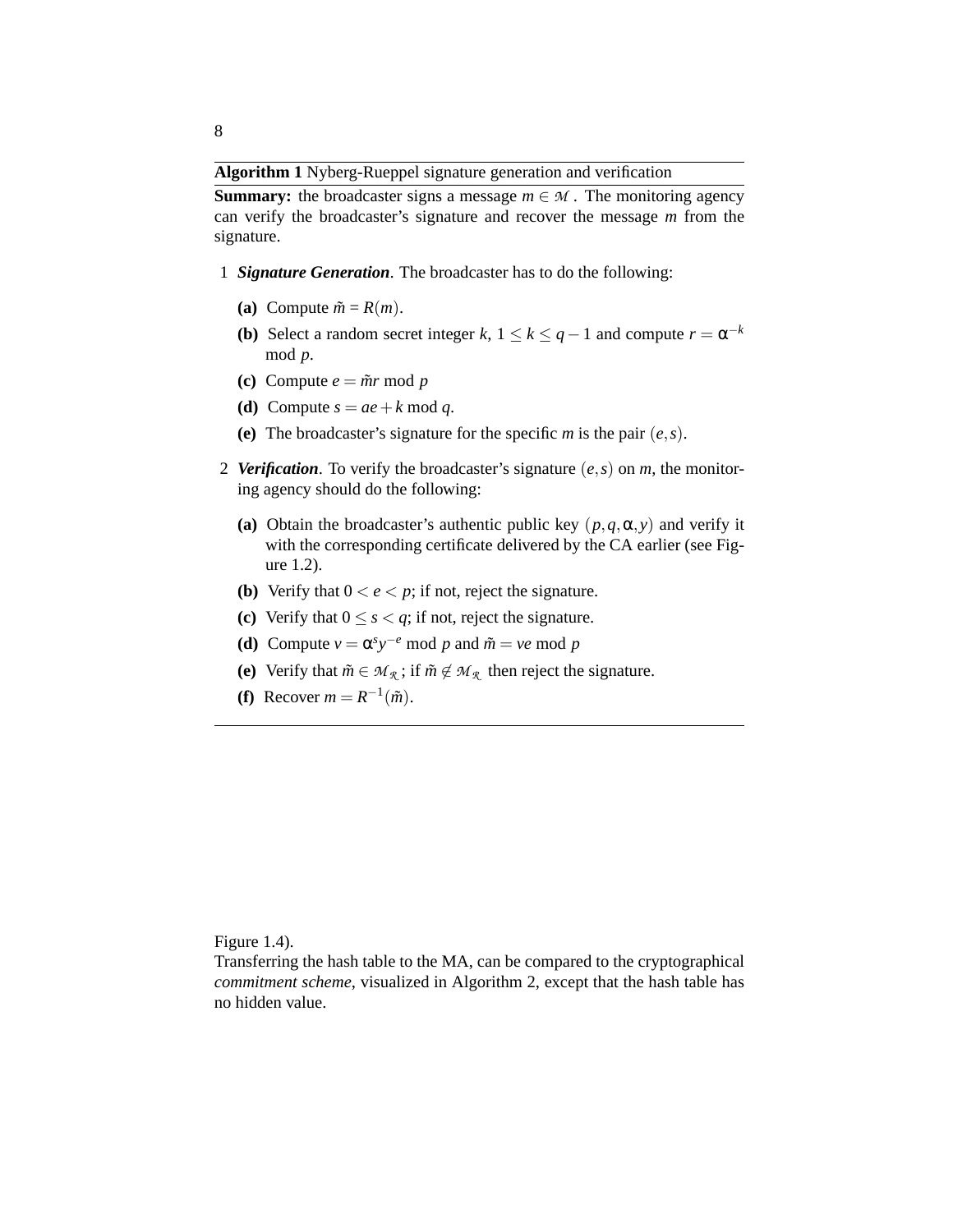#### **Algorithm 2** Secure and Authentic Hash Table Distribution

**Summary:** during the *commitment phase*, the hash table is transferred to MA and EX. During the *opening phase*, BC proves to MA and EX that he is broadcasting one of the items in the hash table.

1 *commitment phase*:

1. BC  $\longrightarrow$  MA: enc<sub>*PK<sub>MA</sub>* (sign<sub>*SK<sub>BC</sub>*</sub> (*ht*))</sub>

2. MA  $\longrightarrow$  EX: enc<sub>*PK<sub>EX</sub>*</sub> (sign<sub>*SK<sub>BC</sub>*</sub> (*ht*))

2 *opening phase*:

|  |  |  | 1. BC $\longrightarrow$ MA: watermark(sign <sub>SK<sub>BC</sub>(hs))</sub> |  |  |
|--|--|--|----------------------------------------------------------------------------|--|--|
|--|--|--|----------------------------------------------------------------------------|--|--|

- 2. MA: extract *signature* from stream with the help of beacon
- 3. MA  $\longrightarrow$  EX: enc<sub>*PK<sub>EX</sub>*</sub> (sign<sub>*SK<sub>BC</sub>*</sub> (*hs*))

The prover, respectively the BC, sends the "commitment" in form of the hash table *ht* to the verifier (the MA). MA will forward the signed hash table to the rights entity but encrypts it with the corresponding *PKEX* in order to guarantee secrecy which is needed to prevent other parties from viewing the hash table. This can be seen as the *commitment phase* and takes place directly after having chosen the file to be streamed. The encryption is necessary due to the possibility that the hash table of a potential business rival might be seen by another party. Later, after broadcasting the media content, the verifier can scrutinise, with the help of the message recovery characteristic of the signature, whether the BC broadcast the content correctly or not (*opening phase*). As can be seen in Figure 1.4 that the hash value is only made of 10 bytes/ 20 hex characters. For verification, the MA needs to extract the hash value out of the signature

| Hash                 | <b>ID-str</b> | ID-num | <b>ID-time</b> |
|----------------------|---------------|--------|----------------|
| e80c78299acc041ffd23 | Title A       | 42133  | 34523312       |
| 9a2002a978b5c7538952 | Title B       | 87565  | 56245323       |
| 65ae7da24e501c95a0ae | Title C       | 52332  | 6345231        |

*Figure 1.4.* Structure of the Hash table

with the help of the message recovery characteristic. Afterwards, he will look up the hash in the transferred hash table and check whether the corresponding ID-fields are valid. The same procedures can be done by the EX in order to be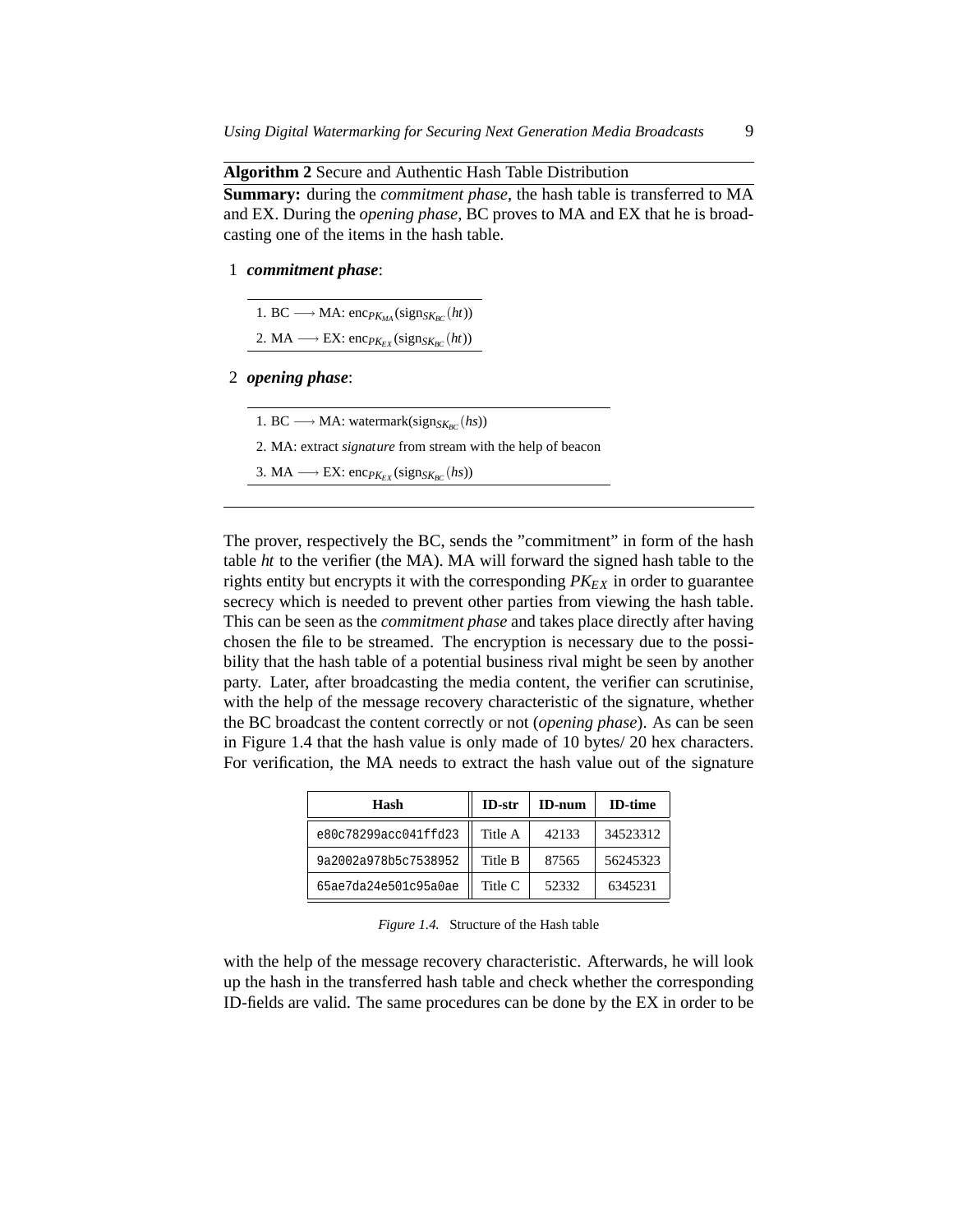sure that the MA is not cheating.

For instance, if a video stream was recorded and replayed at a later point in time, the MA will recognise that due to this fact it will not match the ID-time field in the hash table. A video stream can only be validly broadcast once. If the BC tries to cheat by changing the ID-str field for a piece of media content with a lower or no payable royalty, the MA will detect that.

#### **Case Study: Video Broadcaster**

The *Internet Movie Database (IMDB)* published interfaces for several systems to access the IMDB locally. For our case study, we downloaded the complete IMDB title textfile which contains currently 1.206.730 different movie titles. We used the movie title as a ID-str and created a unique number used as the ID-num. The time-stamp ID-time was the current date parceled as a unixtimestamp. An example of an assignment between unixtimestamp and normal time can be seen in equation 1.2.

$$
05/07/1982@00:00 \Longrightarrow 389592000 \tag{1.2}
$$

For instance, in our simulation, *m* looked like this:

m = 
$$
\frac{\text{Title A}}{\text{ID-str}}
$$
 ||  $\frac{23754}{\text{ID-num}}$  ||  $\frac{534056}{\text{ID-time}}$  (1.3)

We created 1,206,730 different messages *m* and subsequently hashed them with MD5 and SHA-1. Afterwards, we extracted the first 10 bytes which satisfy the first 20 characters of the output HEX value. No collisions were detected for both hash functions, MD5 and SHA-1, even with only using the first 10 bytes of the hash-sum.

$$
hs = [0...9]hash(m) \tag{1.4}
$$

### **Suitable Watermarking Algorithms**

A substantial body of research in Watermarking algorithms can be found in literature [Seitz, 2005]. However, in our specific case, the Watermark should have special control characteristics which are required to guarantee the ability to verify the embedded signature by the monitoring agency.

### **Robustness**

Robust Watermarks are designed to resist against heterogeneous manipulations and therefore not substantial for our framework [Chen and Wornell, 1999]. Our framework focuses on authentication, not on robustness against

10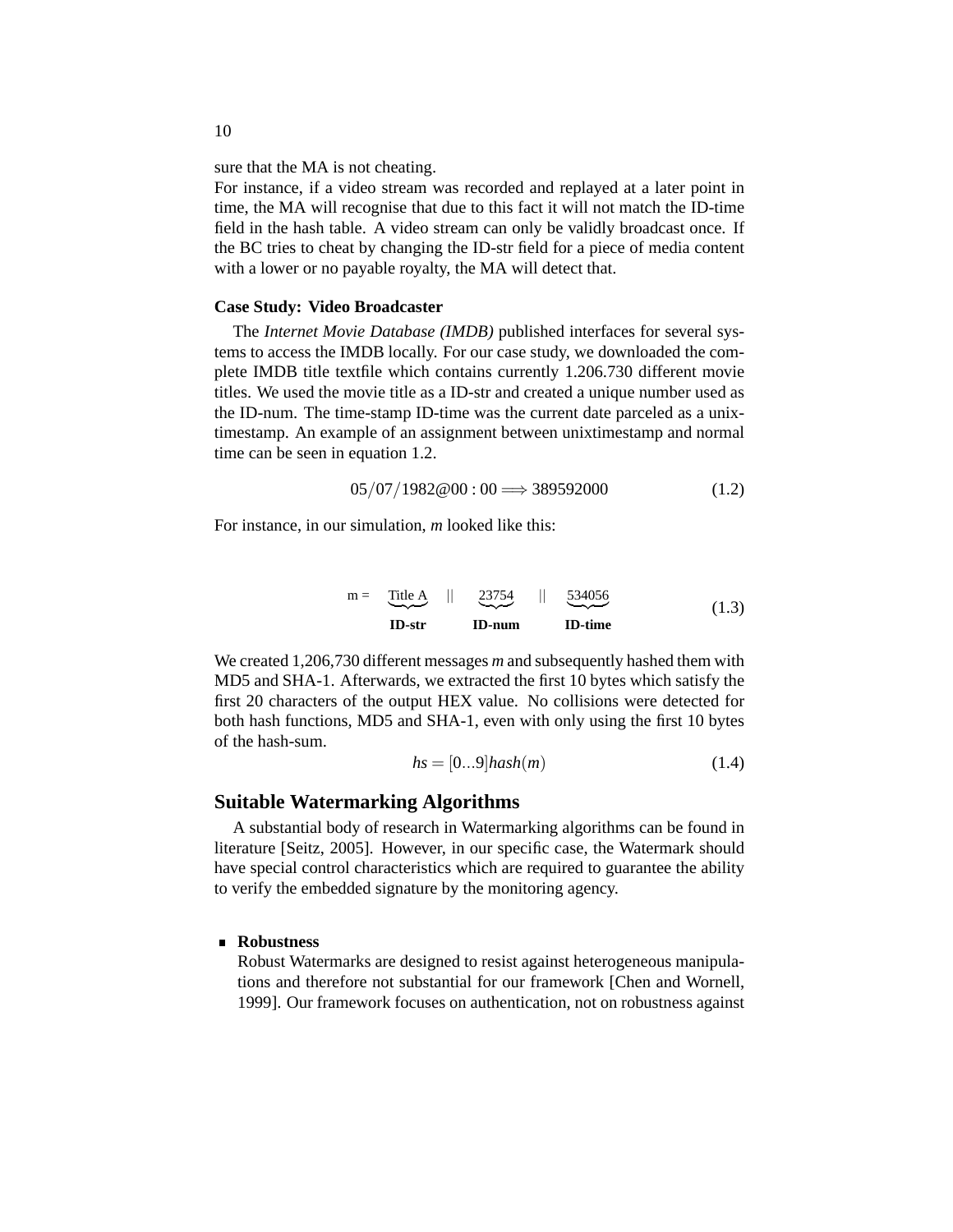manipulation. Only robustness against accidental manipulation or signal interference would be useful in our case.

### **Invisibility**

The Watermark embedded into a video stream should be visually imperceptible.

### **Inaudibility**

The Watermark of an audio stream or the audio track in a video stream should be unaudible.

#### **Complexity**

Watermarking and Watermark retrieval should, in principle, have low complexity. Due to the fact that our case focuses on streaming applications, the functions for embedding and retrieving of the Watermark should be as simple as possible so that on the fly, or faster than realtime, Watermarking is possible.

#### **Compressed domain processing**

We assume that the broadcaster will store the media files in a compressed format. Referring to the above complexity requirement, embedding the watermark into the compressed video stream should be possible, specific decode and recode steps for watermarking are undesirable as not to affect the overall performance of the system.

In our case, there is no need to keep the Watermark private. Each participant in the framework may extract the Watermark via the known *beacon* needed to locate the Watermark. Afterwards, the signature can be extracted from the Watermark and verified with the help of the corresponding public key.

#### **Proposed Watermarking Algorithm**

Basically, a Watermarking system for our purposes can be described by a tuple  $\langle O, S, W, H, P, G, C_S, E_H, D_H, V_P \rangle$  where *O* is the set of all original data, a video stream for instance. The set *S* contains all secret keys needed for creating an unforgeable signature. *W* represents the set of all Watermarks (signatures, in our case) and *H* the set of all beacons. Beacons in our scenario are markers that signify the presence and start of a Watermark bit sequence in the signal. The beacon substitutes the key in normal Watermarking systems. *P* describes the set of public keys which are needed to verify the signature and *G* represents the set of Certificates issued by the CA.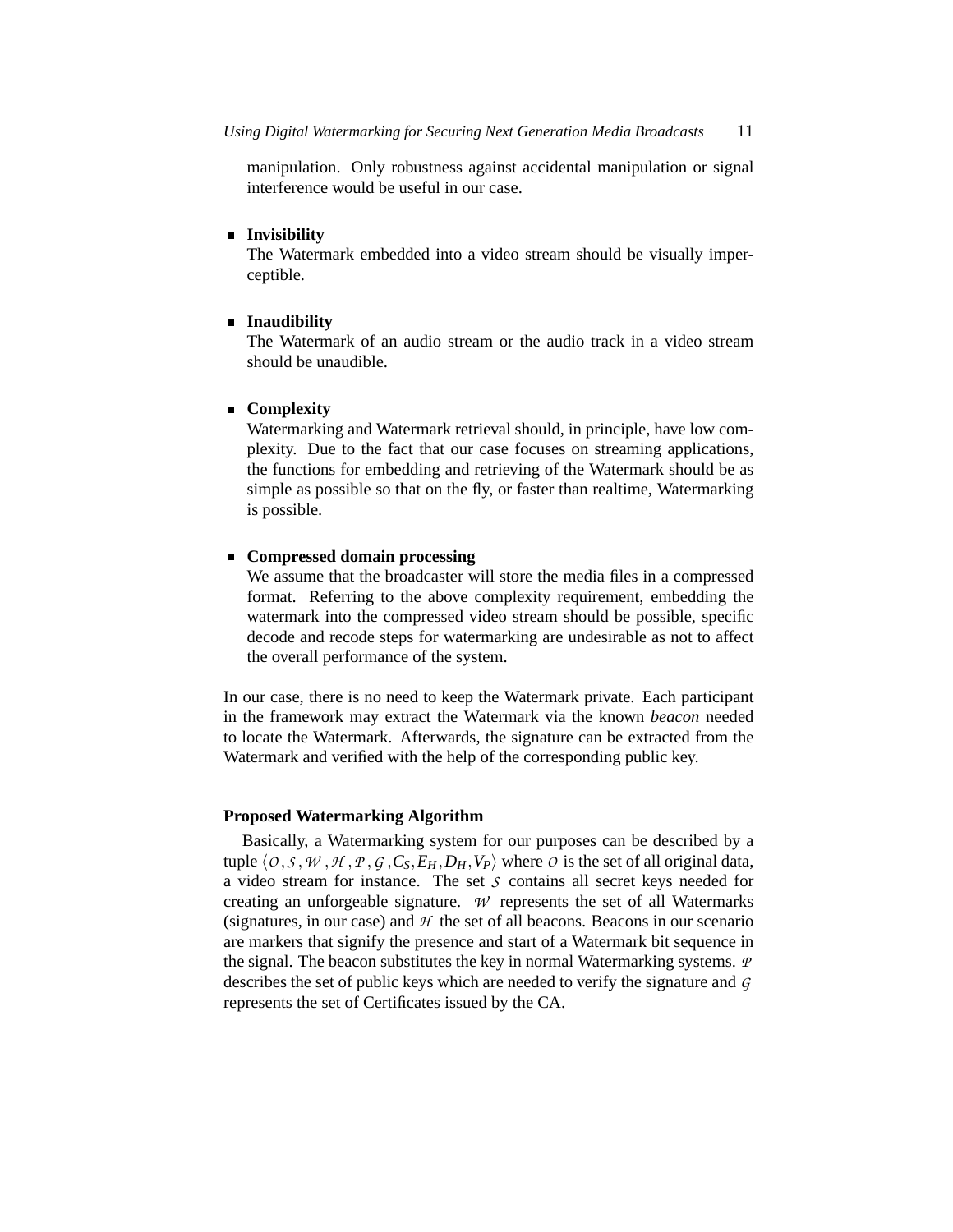Four functions are described as followed:

$$
C_S: \mathcal{O} \times \mathcal{S} \longrightarrow \mathcal{O}
$$
\n<sup>(1.5)</sup>

$$
E_H: 0 \times S \times W \times H \longrightarrow 0 \tag{1.6}
$$

$$
D_H: \mathcal{O} \times \mathcal{H} \longrightarrow \mathcal{W} \tag{1.7}
$$

$$
V_P: \mathcal{W} \times \mathcal{P} \times \mathcal{G} \longrightarrow \{1,0\} \tag{1.8}
$$

 $C<sub>S</sub>$  focuses on creating the corresponding Watermark through a signature.  $E<sub>H</sub>$ describes the function for embedding the Watermark and *D<sup>H</sup>* respectively the function for extracting it. Furthermore,  $V_P$  stands for the verification function needed to check if the Watermark is valid.

The Watermark *w* is created with

$$
w = sign_{SK_{BC}}(hs) \tag{1.9}
$$

and outputs a short bit-string which contains the signature of the reduced hashsum. See equation 1.4 for further details about the reduced hash-sum *hs*.

# **Embedding the Watermark**

In this subsection we focus on the embedding process of the signature/ Watermark. Hartung and Girod proposed in 1998 [Hartung and Girod, 1998] a method which focuses on Watermarking MPEG-2 video data. We adopt the proposed methods for our purposes of embedding the signature into a given video broadcast stream. For further information, the interested reader is referred to [Hartung and Girod, 1998].

The basic concept of Hartung and Girod [Hartung and Girod, 1998] was to present a Watermarking scheme for MPEG-2 encoded as well as uncompressed video based on spread-spectrum methods [Cox et al., 1997]. Let

$$
a_j, \quad a_j \in \{-1, 1\}, \quad j \in \mathbb{N} \tag{1.10}
$$

be the Watermark bit sequence to be hidden in a linearised video stream. In our case, this bit sequence contains the signature which was created by signing the reduced hash with a specific short signature method based on the NR algorithm (see section 4.0.0). This discrete signal is up-sampled by a factor *cr* called the chip-rate, to obtain a sequence

$$
b_i = a_j, \quad j \cdot cr \le i < (j+1) \cdot cr, \quad i \in \mathbb{N} \tag{1.11}
$$

so as to provide redundancy. The new bit sequence  $b_i$  is modulated by a pseudo-noise signal, respectively the beacon in our specific case,  $p_i$  whereas  $p_i \in \{-1,1\}, i \in \mathbb{N}$  and previously scaled by a constant  $\alpha_i \geq 0$ . Therefore, the spread spectrum Watermark now consists of

$$
w_i = \alpha_i \cdot b_i \cdot p_i \quad i \in \mathbb{N} \tag{1.12}
$$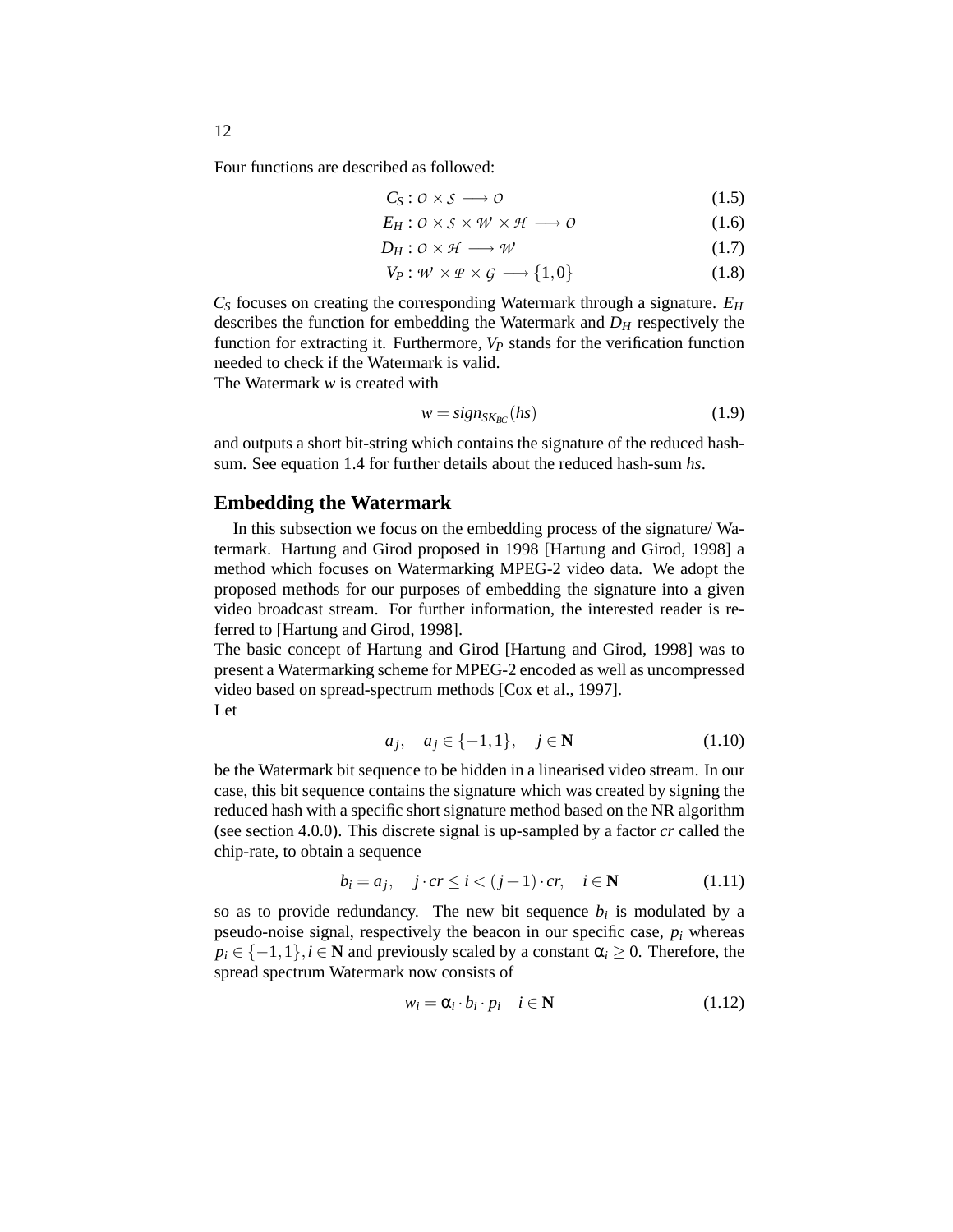Afterwards, the spread spectrum Watermark  $w_i$  is added to the line-scanned digital video signal  $v_i$  yielding the new, Watermarked video signal

$$
\tilde{v} = v_i + w_i = v_i + \alpha_i \cdot b_i \cdot p_i \tag{1.13}
$$

Due to the noisy appearance of  $p_i$ , the spread spectrum watermark  $w_i$  is also noise-like and therefore difficult to detect and remove.

In ordinary Watermarking schemes,  $p_i$  is typified as the secret key. As already noticed, our proposed scheme doesn't need a secret key, therefore the  $p_i$  sequence is a beacon known to both the broadcaster and the monitoring agency. Hartung and Girod proposed to create  $p_i$  with the help of feed-back shift registers producing m-sequences or chaotic physical processes. However we propose to use a public and arranged sequence which does not itself cause interference itself and is frequently repeated.

### **Retrieval of the Watermark**

The proposed methods rely on *Blind Watermarking* techniques and therefore do not need the original video stream in the retrieval process. To correctly decode the information, the "secret" beacon  $p_i$  must be known. Due to the public nature of  $p_i$  in our case, the monitoring agency knows the sequence.

Optionally, the Watermarked stream can be high-pass filtered in order to improve the performance of the overall Watermarking system. Afterwards, the possibly Watermarked video stream  $\bar{v}$  is multiplied by the same noise-like beacon stream  $p_i$  that was used in the embedding process.

$$
s_j = \sum_{j \cdot cr \le i < (j+1) \cdot cr} p_i \cdot \overline{v} = \sum_{\substack{j \cdot cr \le i < (j+1) \cdot cr \\ \sum_{i} \sum_{j \cdot cr \le i < (j+1) \cdot cr}} p_i \cdot \overline{v} \cdot \overline{v} \cdot \overline{v} \cdot \overline{v} \cdot \overline{v} \cdot \overline{v} \cdot \overline{v} \cdot \overline{v} \cdot \overline{v} \cdot \overline{v} \cdot \overline{v} \cdot \overline{v} \cdot \overline{v} \cdot \overline{v} \cdot \overline{v} \cdot \overline{v} \cdot \overline{v} \cdot \overline{v} \cdot \overline{v} \cdot \overline{v} \cdot \overline{v} \cdot \overline{v} \cdot \overline{v} \cdot \overline{v} \cdot \overline{v} \cdot \overline{v} \cdot \overline{v} \cdot \overline{v} \cdot \overline{v} \cdot \overline{v} \cdot \overline{v} \cdot \overline{v} \cdot \overline{v} \cdot \overline{v} \cdot \overline{v} \cdot \overline{v} \cdot \overline{v} \cdot \overline{v} \cdot \overline{v} \cdot \overline{v} \cdot \overline{v} \cdot \overline{v} \cdot \overline{v} \cdot \overline{v} \cdot \overline{v} \cdot \overline{v} \cdot \overline{v} \cdot \overline{v} \cdot \overline{v} \cdot \overline{v} \cdot \overline{v} \cdot \overline{v} \cdot \overline{v} \cdot \overline{v} \cdot \overline{v} \cdot \overline{v} \cdot \overline{v} \cdot \overline{v} \cdot \overline{v} \cdot \overline{v} \cdot \overline{v} \cdot \overline{v} \cdot \overline{v} \cdot \overline{v} \cdot \overline{v} \cdot \overline{v} \cdot \overline{v} \cdot \overline{v} \cdot \overline{v} \cdot \overline{v} \cdot \overline{v} \cdot \overline{v} \cdot \overline{v} \cdot \overline{v} \cdot \overline{v} \cdot \overline{v} \cdot \overline{v} \cdot \overline{v} \cdot \overline{v} \cdot \overline{v} \cdot \overline{v} \cdot \overline{v} \cdot \overline{v} \cdot \overline
$$

We now assume, in accordance with Hartung and Girod, that  $\Sigma_1$  is zero due to the fact that the video signal has been filtered out. Furthermore, we assume that  $p_i \cdot \alpha_i \cdot b_i \approx p_i \cdot \alpha_i \cdot b_i$  which therefore means, that the high-pass filtering has negligible influence on the white pseudo-noise Watermark signal. Following the proposal of Hartung and Girod, the sign of the correlation sum is the embedded information bit

$$
sign(s_j) = sign(a_j) = a_j \tag{1.15}
$$

# **Verifying the Signature**

It is possible for the monitoring agency to verify the signature which is represented by the extracted bit sequence. The method  $V_P$  verifies the signature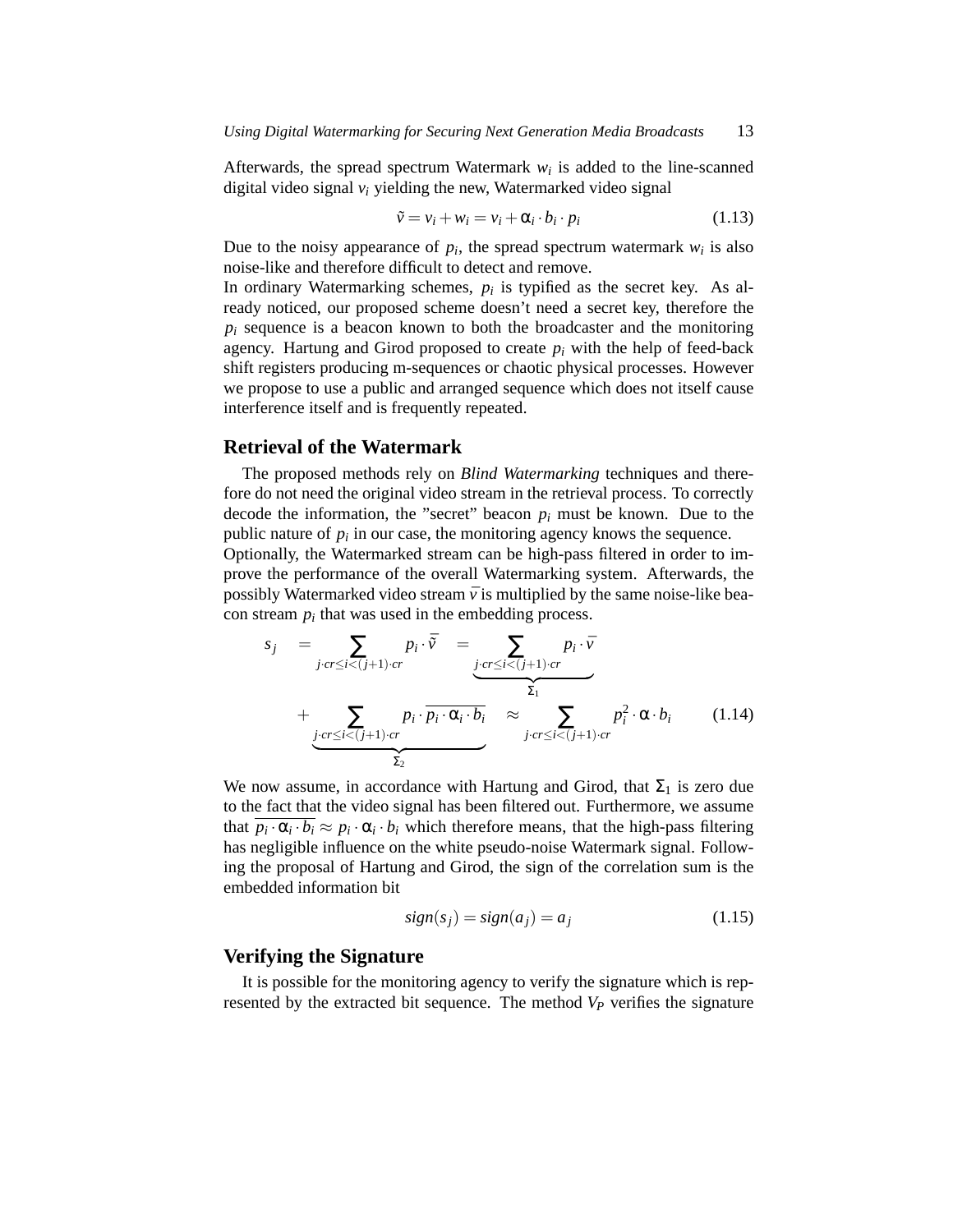with the help of the corresponding public key which is taken from the Certificate in order to be sure, that only the public key belonging to the correct broadcaster is used.

But verification alone is not sufficient in our case. The monitoring agency has to be sure, that the broadcaster keeps to the preassigned streaming plan. Therefore, a signature algorithm was used which has the characteristic called message recovery. This means, the message can be extracted from the signature after verifying it. See the algorithm 1 for more details about the verification procedure.

Due to the fact, that the broadcaster signed a hash of *m* (see 1.3), the monitoring agency has to look up the hash in his hash table transferred to him beforehand (4.0.0). So he can be sure that the extracted and verified hash belongs to the correct broadcaster. Furthermore, the MA can be sure, that the broadcaster broadcasted the video stream in a given time-frame by comparing the embedded time-frame ID-time in *m*. If the time-stamp is not within a 60 second time-frame, it could be possible, that someone attempted to replay the recorded video stream. It might also be possible, that is is not the original broadcaster is trying to cheat, but that another broadcaster has recorded the stream and is attempting to stream/broadcast it.

# **5. Conclusions and Future Work**

The schemes proposed in this paper may be viewed as attractive to both broadcasters and rights agencies. This model provides the broadcaster and the rights entity with an automated and trust worthy method for measuring the exploitation of protected works. The paper introduces the concept of an independent third party that monitors and balances the interests of the broadcaster and rights entity.

We discuss the new technologies and distribution models faced by the entertainment and broadcasting sectors. We evaluate established short signature schemes, such as Nyberg-Rueppel, that could be integrated into a final system. Boneh et.al [Boneh and Franklin, 1999] proposed a public key encryption scheme in which there is one public encryption key, but many private decryption keys. This scheme could be used if multimedia content should be encrypted and distributed over given channels. However, in our specific case, we do not focus on encrypting the content. The goal is authentication and nonrepudiation for the broadcaster, so that the MA is able to uniquely identify the sender.

Though, a similar schmeme could be used for the same purposes. Due to the fact, that only one unique public key exists, but many corresponding private keys, the broadcaster could encrypt a secret value with this public key and put the ciphertext into the media stream. This has several advantages. The MA as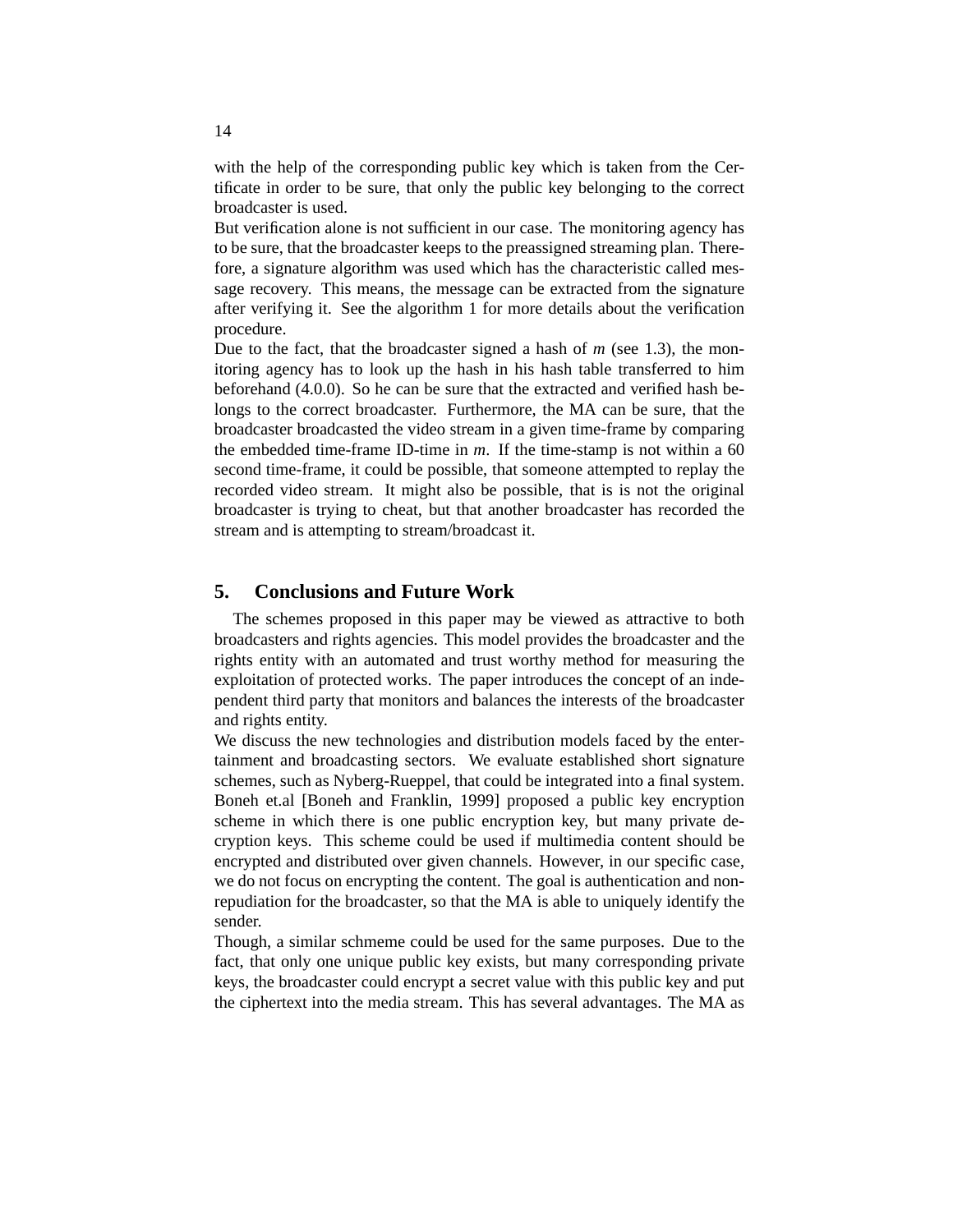well as the EX could obtain a private key for the ciphertext ans used to decrypt the content. This means that more than one corresponding private key could be used for different monitoring agencies. In addition, authentication is also given in this context. Due to the fact that there is only one public key which is obtained by the broadcaster, only this broadcaster could encrypt the secret value. But this postulates that the public key is not "public" in general.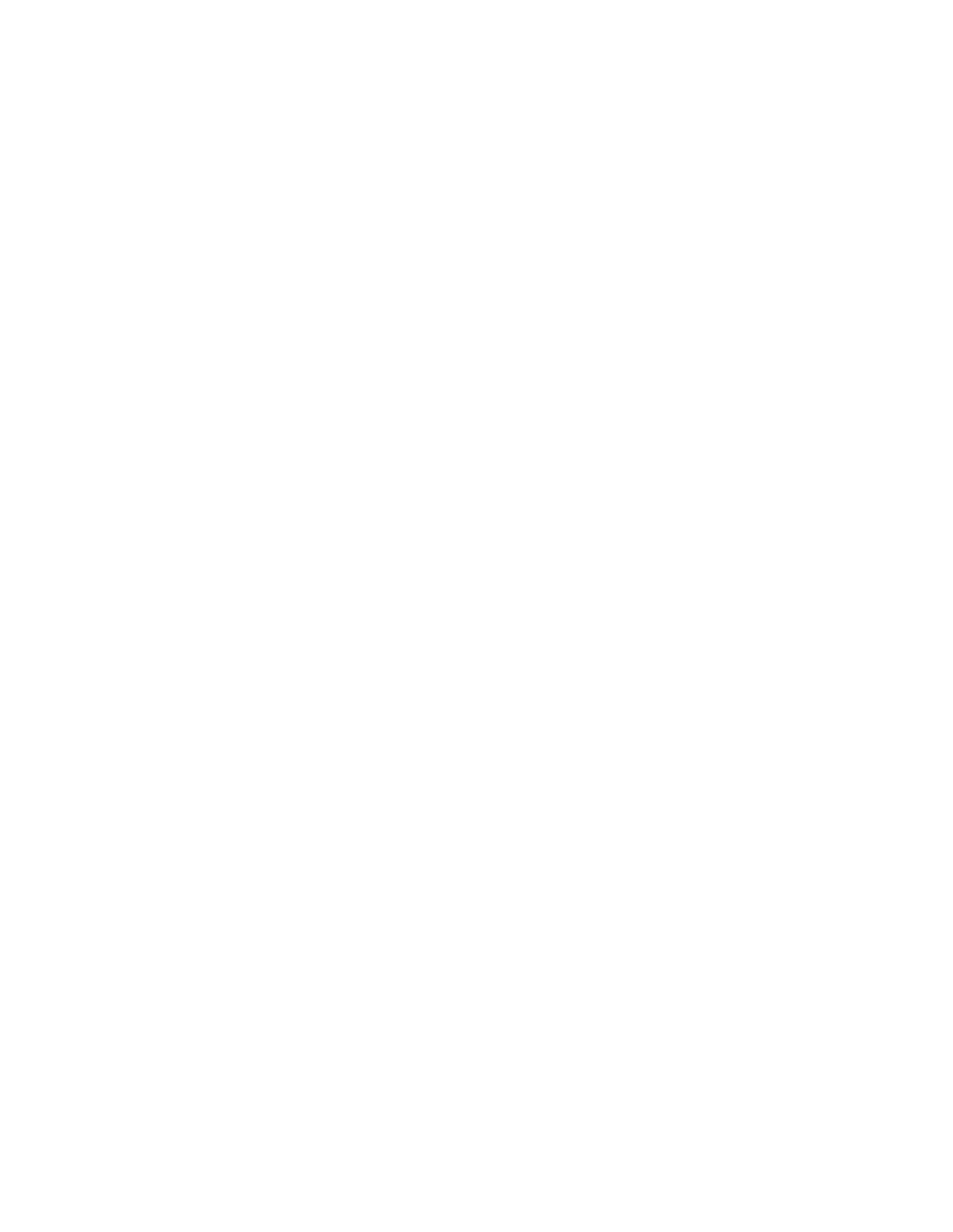# **References**

- Alfred J. Menezes, Paul C. van Oorschot and Vanstone, Scott A. (2001). *Handbook of Applied Cryptography*.
- Ateniese, G. and de Medeiros, B. (1999). A signature scheme with message recovery as secure as discrete logarithm.
- Ateniese, G. and de Medeiros, B. (2003). Efficient group signatures without trapdoors.
- Ateniese, Giuseppe and de Medeiros, Breno. A provably secure nyberg-rueppel signature variant with applications.
- Boneh, Dan and Franklin, Matthew (1999). An efficient public key traitor tracing scheme. pages 338–353. Springer-Verlag.
- Carlisle Adams, Steve Lloyd (2002). *Understanding PKI: Concepts, Standards, and Deployment Considerations*, volume 2. Addison-Wesley Professional.
- Chen, B and Wornell, G W (1999). Provably robust digital watermarking. In *in Proc. SPIE Multimedia Systems and Applications II*, pages 43–54.
- Choudhury, Suranjan (2002). *Public Key Infrastructure and Implementation and Design*, volume 1. Wiley & Sons.
- Cox, Ingemar, Kilian, Joe, Leighton, Tom, and Shamoon, Talal (1997). Secure spread spectrum watermarking for multimedia. *IEEE Transactions on Image Processing*, 6(12):1673–1687.
- Coxy, Ingemar J., Kiliany, Joe, Leightonz, Tom, and Shamoony, Talal (1996). A secure, robust watermark for multimedia.
- Eggers, J J, Su, J K, and Girod, B (2001). Performance of a practical blind watermarking scheme. In *in Proc. of SPIE Vol. 4314: Security and Watermarking of Multimedia Contents III*.
- Halevi, S and Krawczyk, H (2006). Strengthening digital signatures via randomized hashing. In *In Cynthia Dwork, editor, Advances in Cryptology - CRYPTO 2006, volume 4117 of Lecture*, page 00. Springer.
- Hartung, Frank and Girod, Bernd (1998). Watermarking of uncompressed and compressed video. *Signal Processing*, 66(3):283–301.
- Kirovski, D, Malvar, H, and Yacobi, Y (2001). A dual watermarking and fingerprinting system. Technical report, ACM Multimedia.
- Lu, Chun-Shien (2005). *Multimedia Security: Steganography and Digital Watermarking Techniques for Protection of Intellectual Property*. IDEA GROUP PUBLISHING.
- Mauro Barni, Franco Bartolini (2004). *Watermarking Systems Engineering Enabling Digital Assets Security and Other Applications*. Marcel Dekker, Inc.